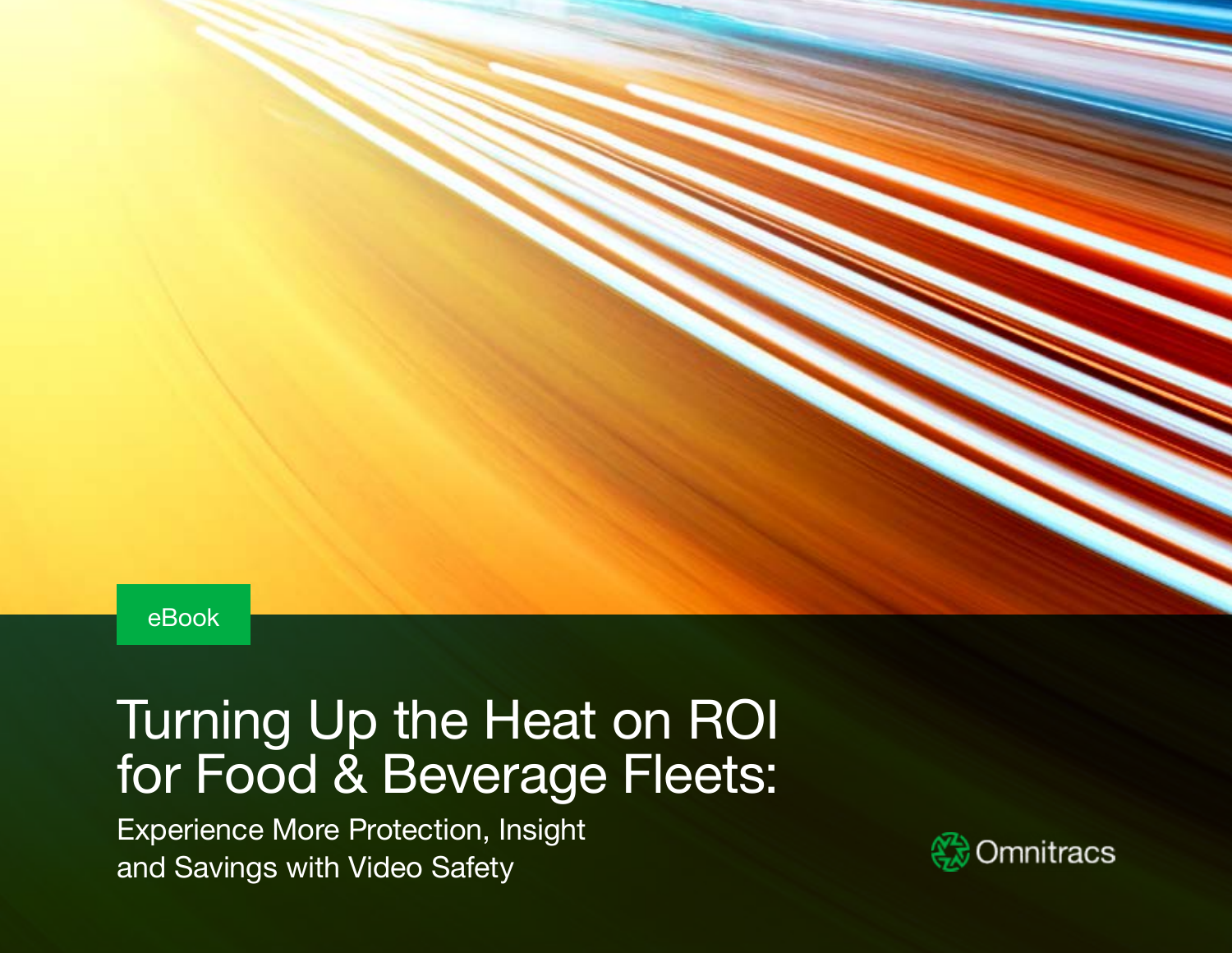

The food and beverage industry faces unique challenges when it comes to safety.

Due to the limited lifespan of the products being transported, it's important that drivers deliver their products on time, while preserving the freshness and quality of the contents of their truck. With drivers leaving their truck unattended while making deliveries, the contents are vulnerable to theft and, although a name brand is what people look for in the store, it's also a target for false claims.

Rather than focus on problems food and beverage companies face, this eBook focuses on solutions! Learn how video-based safety has helped fleets, like yours, and how it can impact your bottom line today – while also positioning you for a safer tomorrow.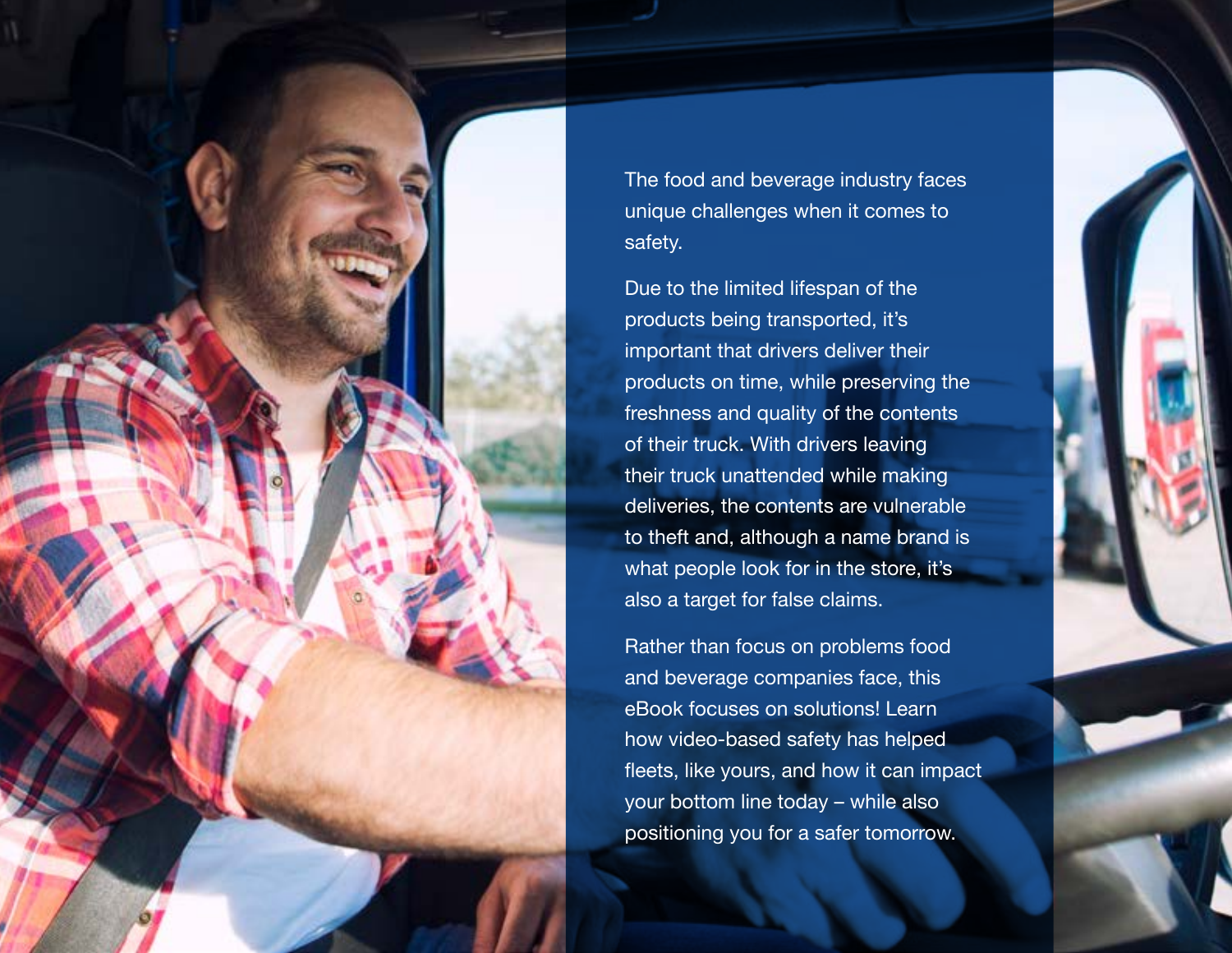## More Than Just Safety

From reduction in collisions to driver exonerations, fleets that use a video-based safety program see results far beyond just safety:

## Capture Hard-to-Get Sideswipes, Backing and Low-impact Collisions

If you've had trouble exonerating a driver for a sideswipe, backing or a low-impact event, then you know how unfairly and regularly the 'big truck' gets the blame. A complete video program, like Omnitracs SmartDrive® 360, gives you a full 360-degree view through the use of up to eight cameras in and around your vehicle.

Your driver may observe the posted speed limit but is that always the correct speed limit? For instance, 60MPH on a sunny day is different from 60MPH on a snowy day. Is he still driving safely at the same speed?

### Reduce Workers Comp Claims

Video helps to know when drivers are following standard operating procedures – getting in and out of vehicles properly, balancing loads, loading/unloading products properly, etc. – and when they're not. These opportunities for coaching reduce risky behavior and help verify claim legitimacy.

## Avoid Skyrocketing Insurance Premiums

Video safety helps ensure a safer fleet, resulting in fewer collisions, claims and injuries. As a result, many fleets are maintaining or lowering their insurance premiums by showcasing technology investments that lead to improved safety to their insurance provider.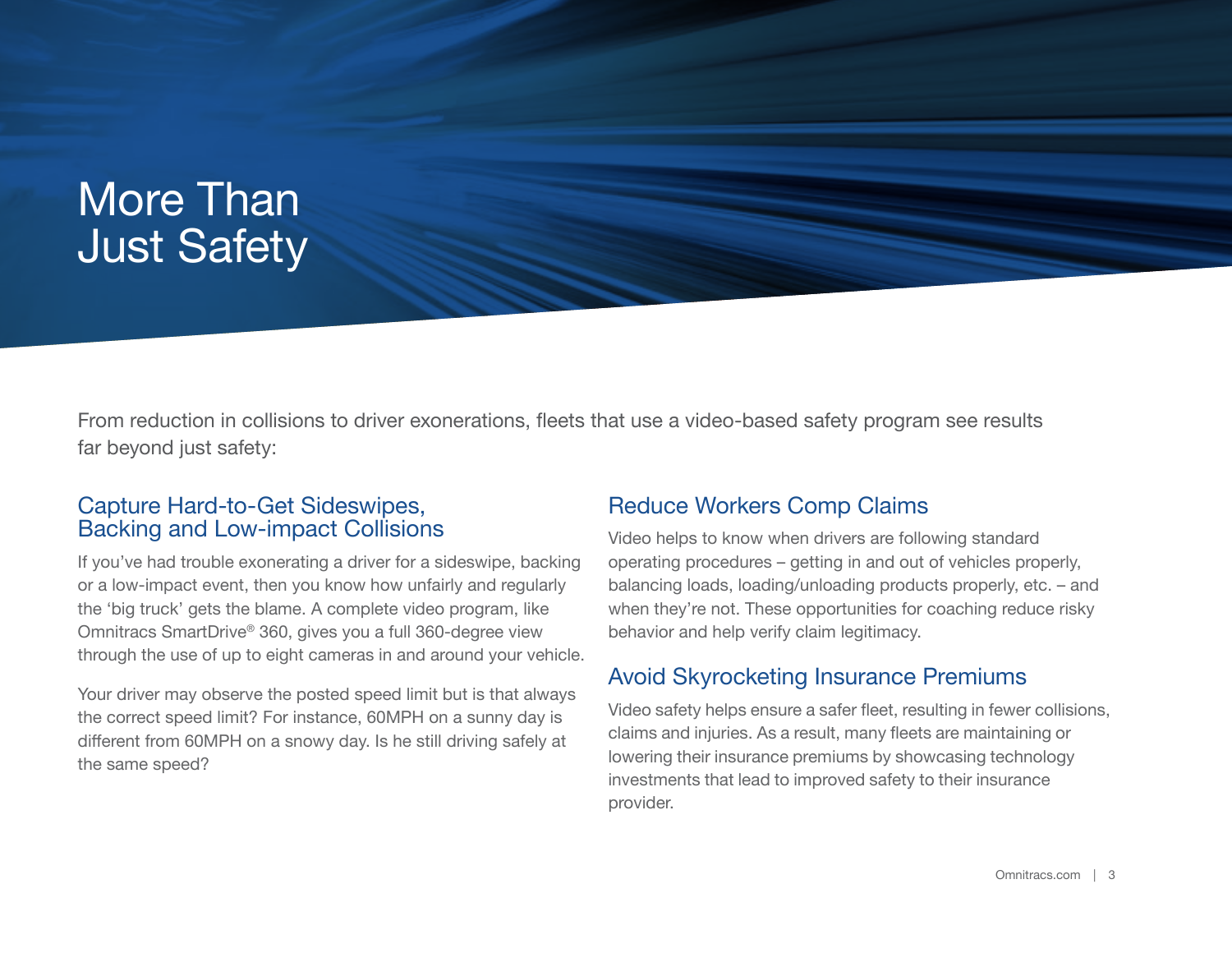## Improve Employee Relations

Video safety provides an opportunity to engage employees through constructive coaching sessions. As Smithfield Foods states, "We have 40 branches across the country—both union and non-union facilities We engaged our drivers in a conversation, so they understood the program and how it works. Once it was clear to them that video is only recorded if a risky maneuver or external G-force is detected, many drivers made a personal commitment to avoid causing a trigger by driving safely each and every time they hit the road."

## Improve Customer Satisfaction

Companies continually receive calls from customers stating that the job was not delivered on time or there was property damage. Video provides proof of what your employees did (or did not do) so you can maintain your profit margin on each completed delivery. In addition, a safer fleet helps you maintain your CSA scores – improving your ability to attract new customers and maintain the ones you have. With less maintenance issues and investigations, fleets are able to do what they are hired to do: deliver.



## Secure Brand Protection

The name on your truck is the best form of advertisement. The last thing you want is for the public to see your vehicle being driven in an erratic manner. Video safety provides the tools you need to help ensure your employees are driving safely and reduce collisions.

### Increase Fuel Economy and Reduce Vehicle Maintenance

Fuel and maintenance costs are the second most costly aspect of running a fleet, with number one being driver salaries. A video safety program provides insight into driving behaviors, such as speeding, which reduces fuel economy and increases opportunities for hard braking. Driving at a safe speed means more dollars to your bottom line.

## $\epsilon$

SmartDrive has done an amazing job helping make our fleet safer; the numbers speak for themselves. But what's more, SmartDrive has helped reduce our maintenance and fuel costs. On the whole, drivers are operating more safely: there are fewer events triggered by hard braking, we're seeing safer cornering and overall smoother driving."

– Ron Nagle, Transportation Mgr., Prime Source Foods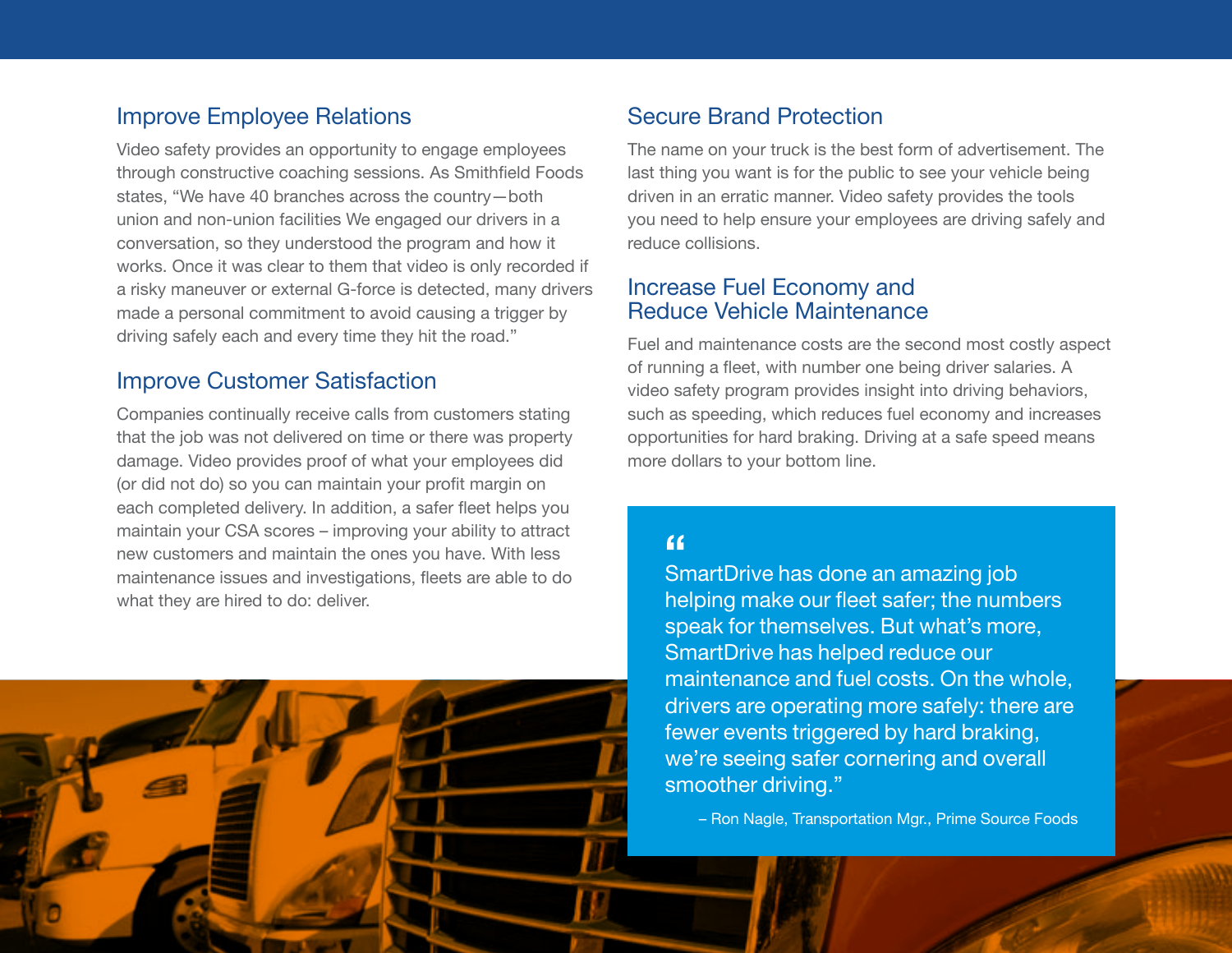## **More** Protection

#### PROBLEM А

Although you have a well-ingrained safety culture, regular safety meetings and provide on-going training, it's likely you're still dealing with backing accidents, mystery damage and workers' comp claims. Why?

From when your drivers leave your dock early in the day – until they return many hours later – a lot can happen. Is it due to drivers being careless and not following your safety policies or were they driving safely and someone else caused the incident?

## SOLUTION

With Omnitracs, your partner in safety, you can prevent incidents from occurring and know exactly what happened when they do.

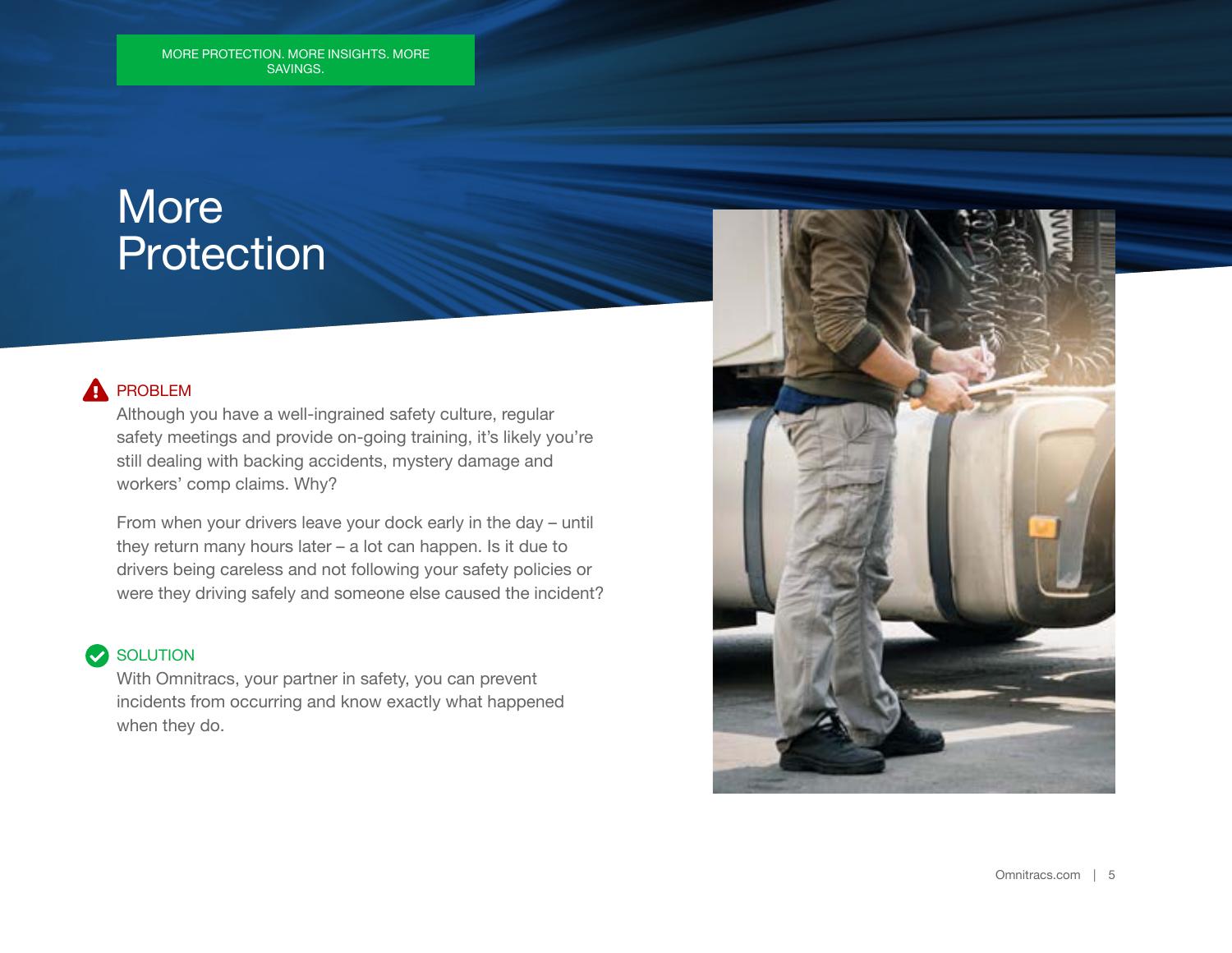

Leading food and beverage companies rely on the Omnitracs video safety program because it delivers results with:

- PATENTED MANAGED SERVICE PROGRAM. Unlike a dashcam – or computer vision-only service – that can create chaos in your fleet by delivering thousands of unfiltered videos each month, Omnitracs SmartDrive combines computer vision with human review. This patented process provides consistent, unbiased and professional reviewing, scoring and prioritizing of thousands of videos so you don't have to. False positives removed. Accuracy improved. Hours saved.
- INSIGHTFUL 360° VIEWS. Multiple cameras enable a 360-degree view of the vehicle and insight to the riskiest related driving performance – including U-turns, backing, unsafe lane changes, unsafe merging and close following.
- CONTINUOUS EXTENDED RECORDING. Never miss an incident and gain added significant savings through additional exonerations, resolved mystery-related damages, bettersupported claims investigations and improved adherence to non-driving operations.
- **ENHANCED COACHING WORKFLOW. See fleet-wide trends;** specific skills that need improvement; and how each site compares to other sites, your total fleet and other fleets in your industry. Integrated contextual performance metrics put KPIs front and center for improved driver coaching sessions.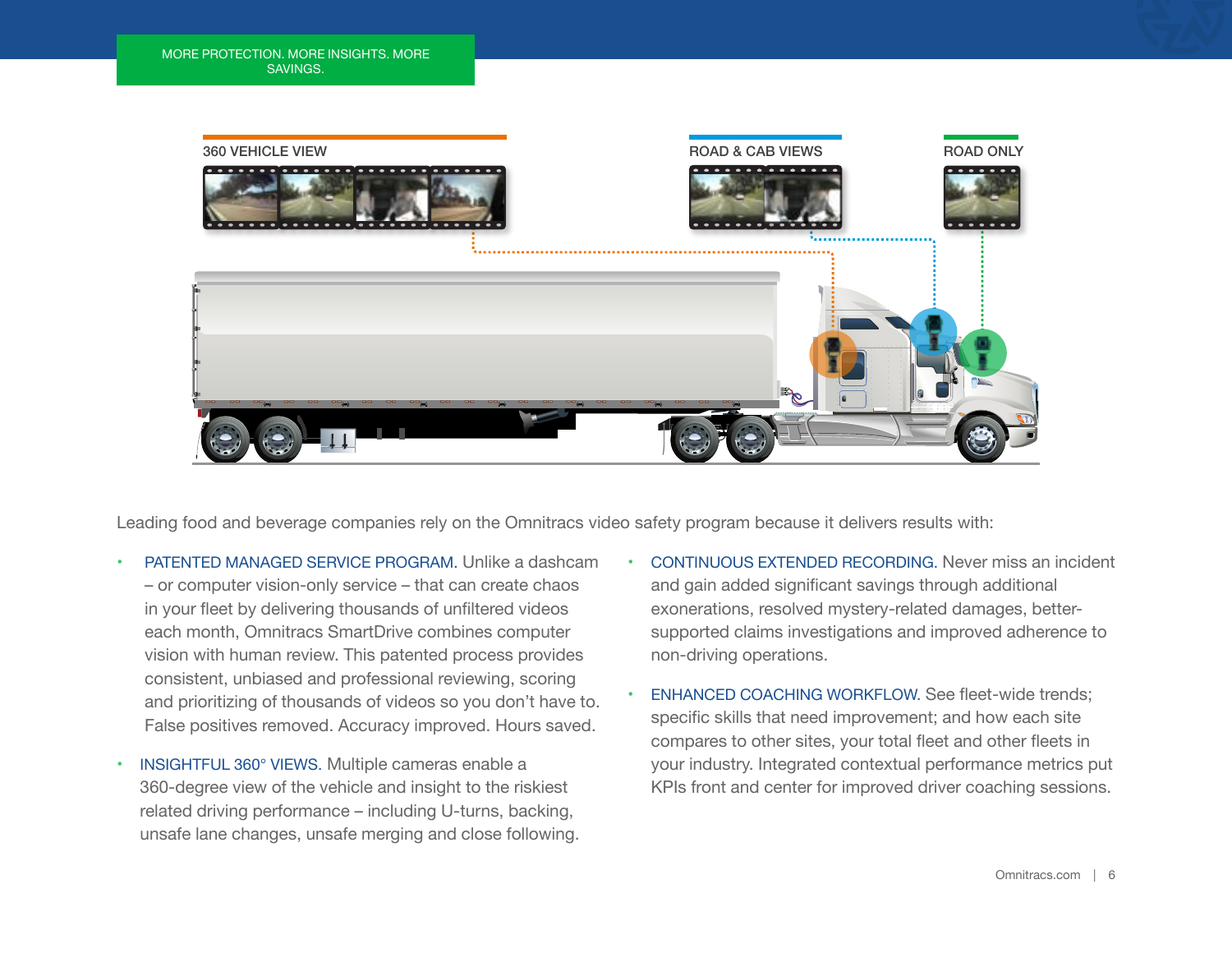- FLEXIBLE SMARTCHOICE OPTIONS. From simple ondemand video to leveraging APIs and data feeds for a more comprehensive risk analysis, Omnitracs allows you to select the program that's right for your fleet. Whether you want to focus on exonerations or prevention, the platform allows for easy upgrades without an expensive hardware rip and replace. As you consider video-based safety, it's important to understand how all of this benefits your fleet.
- UNCOVER HIDDEN RISKS. Without video-based evidence, it's difficult to be aware of the risks happening in your fleet. Omnitracs provides insight into risks fleets are unaware of, such as distracted driving, speeding, U-turns and seatbelt usage.
- DISTRACTED DRIVING. On a typical day, more than 700 people are injured in distracted driving crashes. Driver distractions are the leading cause of most vehicle collisions and near collisions. It's more important than ever to keep distracted driving front of mind.
- SPEEDING. Speeding drivers tend to take more risks than those who don't. For instance, they are 3x more likely to practice unsafe following distances, are 54% more likely to cross the median or center line of the roadway and are 3.7x more likely to drive with two hands off the wheel.

ಾఢ

1. UNSAFE FOLLOWING Speeders are nearly 3x more likely to practice unsafe following distances

2. NEAR COLLISIONS Speeders are 45% more likely to be involved in a near collision



3. LANE CONTROL Speeders are 54% more likely to cross the median or center line of the roadway



4. DISTRACTED DRIVING Speeders are more than 2.5x more likely to be distracted while driving



5. HANDS OFF THE WHEEL Speeders are 3.7x more likely to drive with two hands off the wheel



6. FUEL WASTE

Speeders are more likely to waste fuel. Highway MPG for speeding drivers is 2.7% lower than all other drivers



今

### 9. ROLL-OVERS

7. COMPLIANCE Speeders are consistently more likely to fail to comply with stop signs and red lights

Speeding is the most common driver error that causes rollover events

8. UNSAFE MANEUVERS Speeders are more likely to engage in unsafe lane changing, merging, passing, braking and turning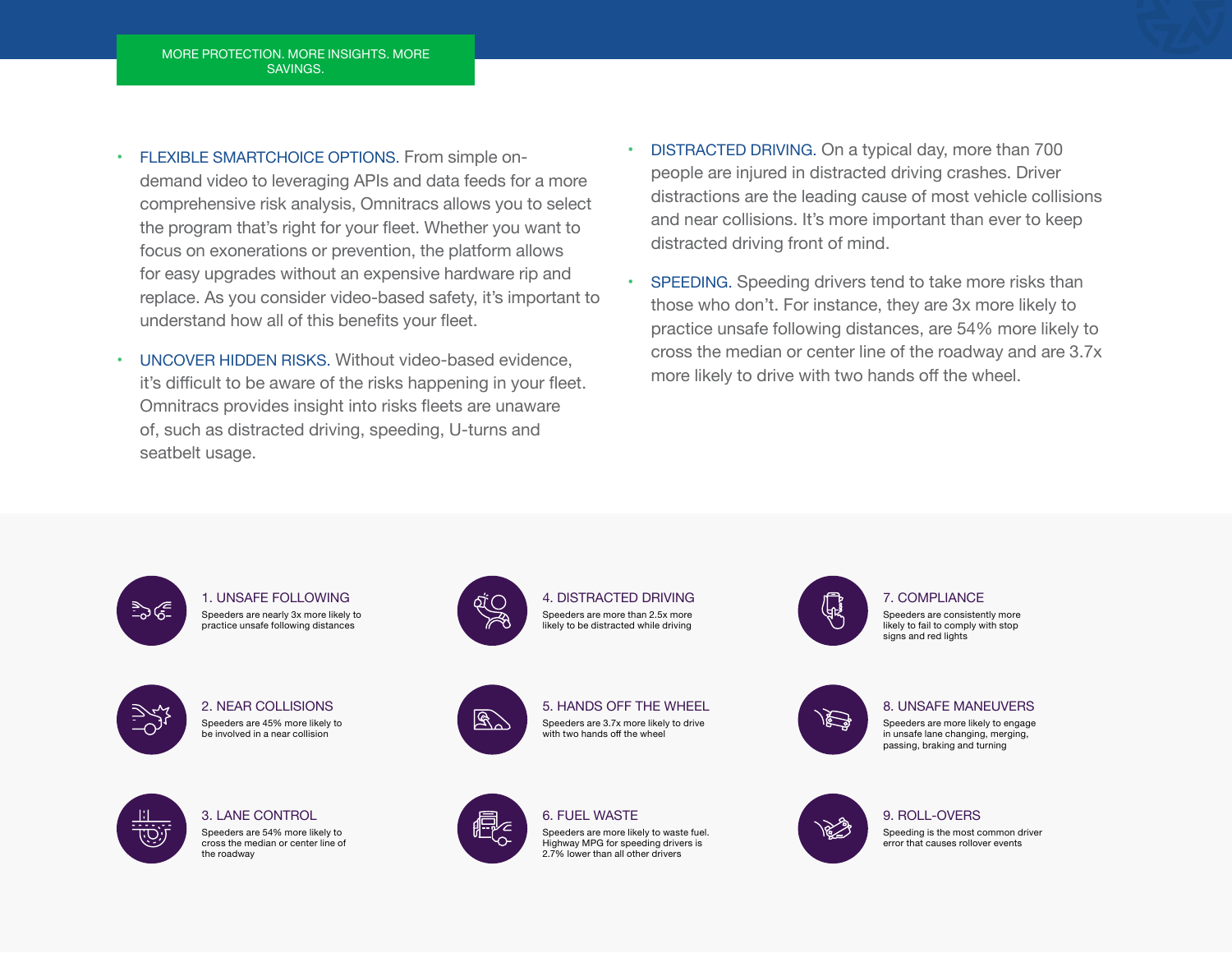## **More Insights**

### PROBLEM

When researching video-based safety, it's difficult to determine what solution is best for your fleet. Do you settle for a simple dashcam that only provides video, but doesn't improve driver performance? Do you consider computer vision (CV) and machine learning because they're the latest technology, but don't deliver results without a managed service program? Or, do you find a solution that combines CV-enhanced video with a managed service and a proven coaching workflow that changes driver behavior, reduces incidents and makes a solid impact to your bottom line?

### **SOLUTION**

Unlike a dashcam that only provides videos, the Omnitracs videobased safety program includes a fully managed service and threestep coaching workflow that scores and prioritizes drivers for coaching and allows you to coach consistently – both in-person and remotely. Our complete program ensures you are prioritizing your coaching efforts to reduce the riskiest behaviors first, resulting in an average 60% decrease in a company's safety score year over year.

The following graphic illustrates the power of coaching and engagement of drivers with the fleet's Safety Score. Fleets that don't engage with their drivers begin to see their Safety Score increase and never return to the low level originally achieved. For fleets that are highly engaged and coach their drivers, the Safety Score drops and stays low.





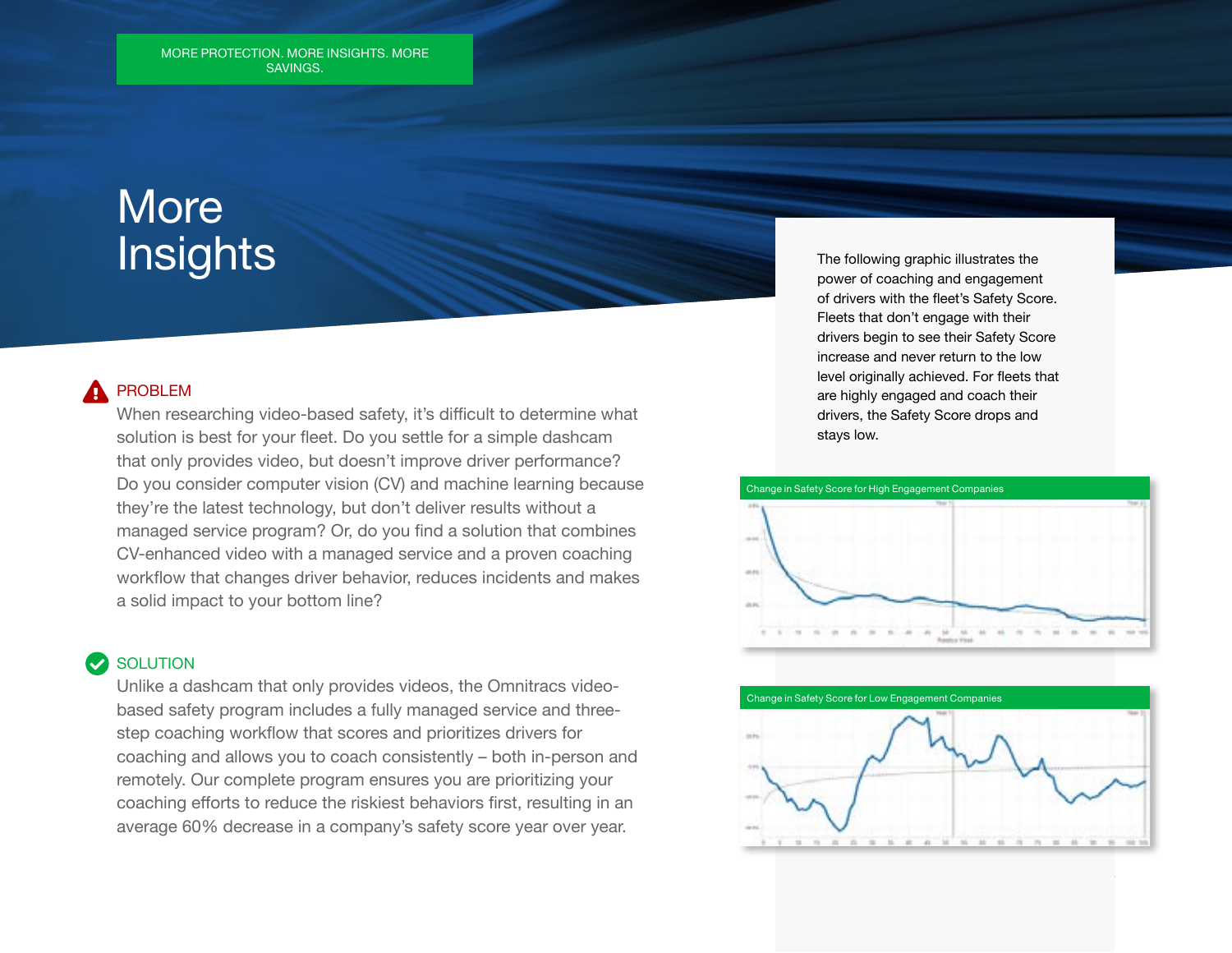## **More Savings**

#### PROBLEM А

Are you on the cutting edge of technology – always striving to make your fleet safer – and hoping for measurable results? Or, do you feel that new technology brings new headaches, so you stay with what you have – unsure of driver reaction, untested results and fleet disruption? Whichever you are, new technology can be daunting. Will it work and will it deliver results? Most importantly, which technology will deliver the biggest impact to your fleet?

#### **SOLUTION**  $\blacktriangledown$

The Omnitracs video-based safety program helps food and beverage fleets identify unsafe driving behaviors so fleet managers can coach drivers to improve—reducing risk and collisions. But, don't take our word for it.

59% reduction in distracted driving



74% reduction in drowsy driving



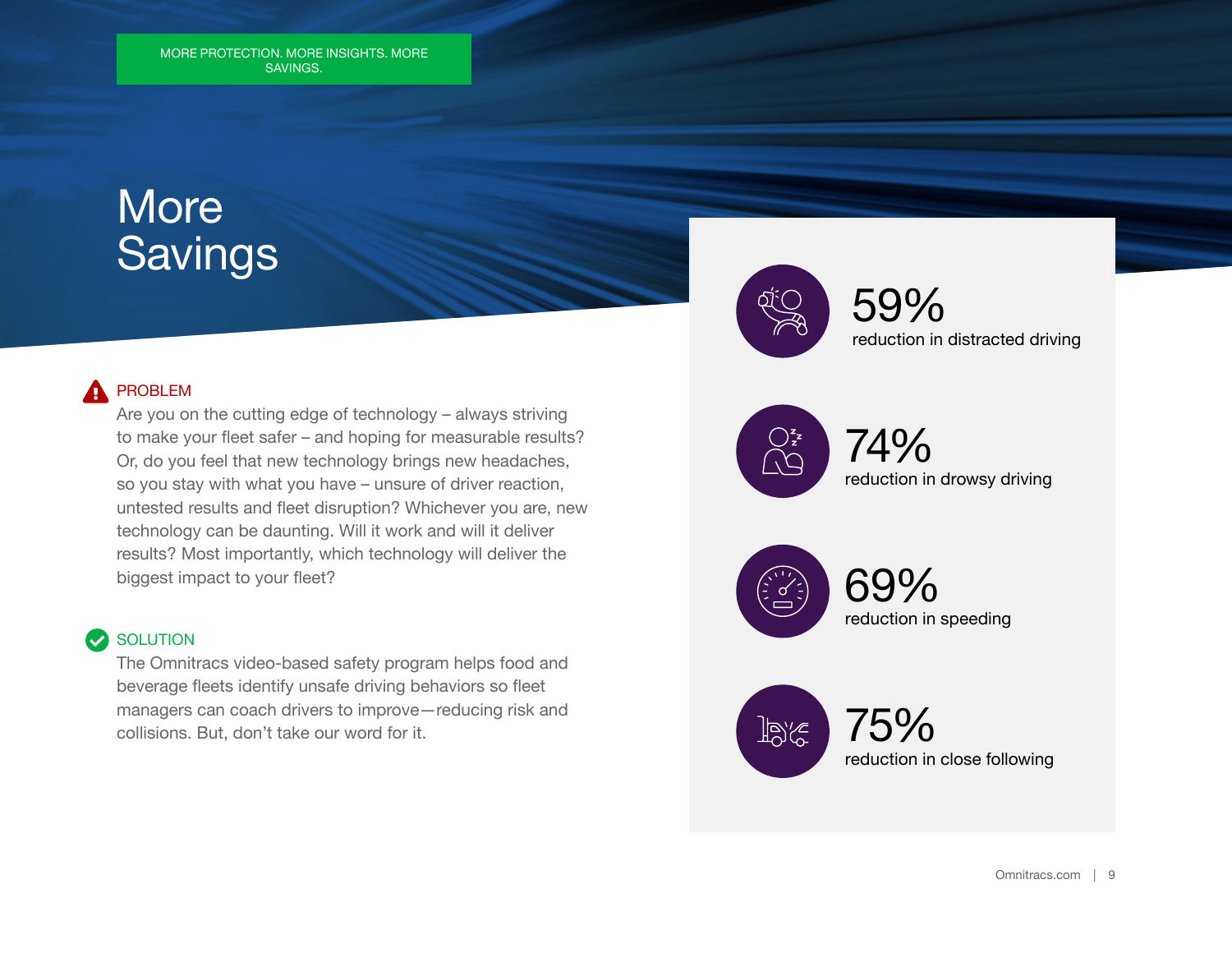## **Oakley Transportation** VEHICLE FLEET: 500 VEHICLES







Premier leader in the liquid, food grade transportation sector. First liquid food grade transportation company in the world to acquire International Standards Organization (ISO) certifications 9001:2015 and 22000:2005.

### READ THE FULL CASE STUDY HERE

## **EOAKLEYE**

### $\epsilon$

Unlike previous solutions we tried in the past, which provided video clips without any context or priority, the fully managed SmartDrive program prioritizes video for us and delivers actionable insights, ensuring our management team can direct resources quickly and appropriately to address risk. When you look at our accident reduction rate and fuel savings, the numbers speak for themselves. This investment has helped us significantly reduce risk and strengthen our culture of safety."

> – Thomas Oakley, CEO of Oakley Transport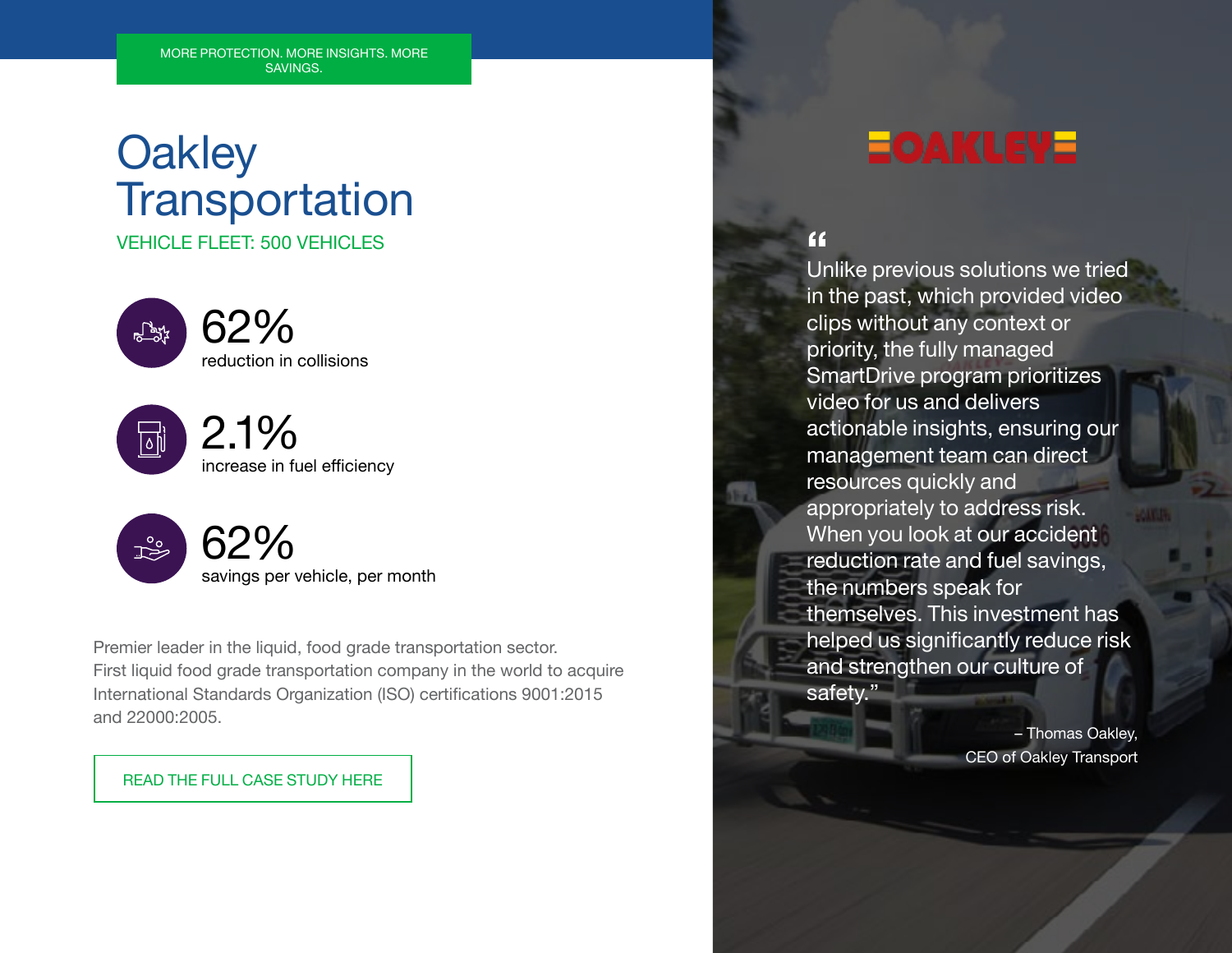# **Smithfield** Foods

## **Smithfield**

## **VEHICLE FLEET: 600 VEHICLES**

A \$15 billion global food company and the world's largest pork processor and hog producer. Leader in numerous packaged meats categories with popular brands including Smithfield®, Eckrich®, Nathan's Famous®, Farmland®, Armour®, John Morrell®, Cook's®, Kretschmar®, Gwaltney®, Curly's®, Margherita®, Carando®, Healthy Ones®, Krakus®, Morliny® and Berlinki®.

### READ THE FULL CASE STUDY HERE

## $\epsilon$

Soon after deploying the SmartDrive program, we went from 20 preventable accidents on the roadway where we lost two trucks to accidents, to only eight preventable accidents and no truck losses during the same time period the following year. In addition, the online dashboard, coaching workflow and client support convinced us that the SmartDrive program would be the most beneficial solution for our fleet."

– James Michael, Senior Operations Manager, Smithfield Foods

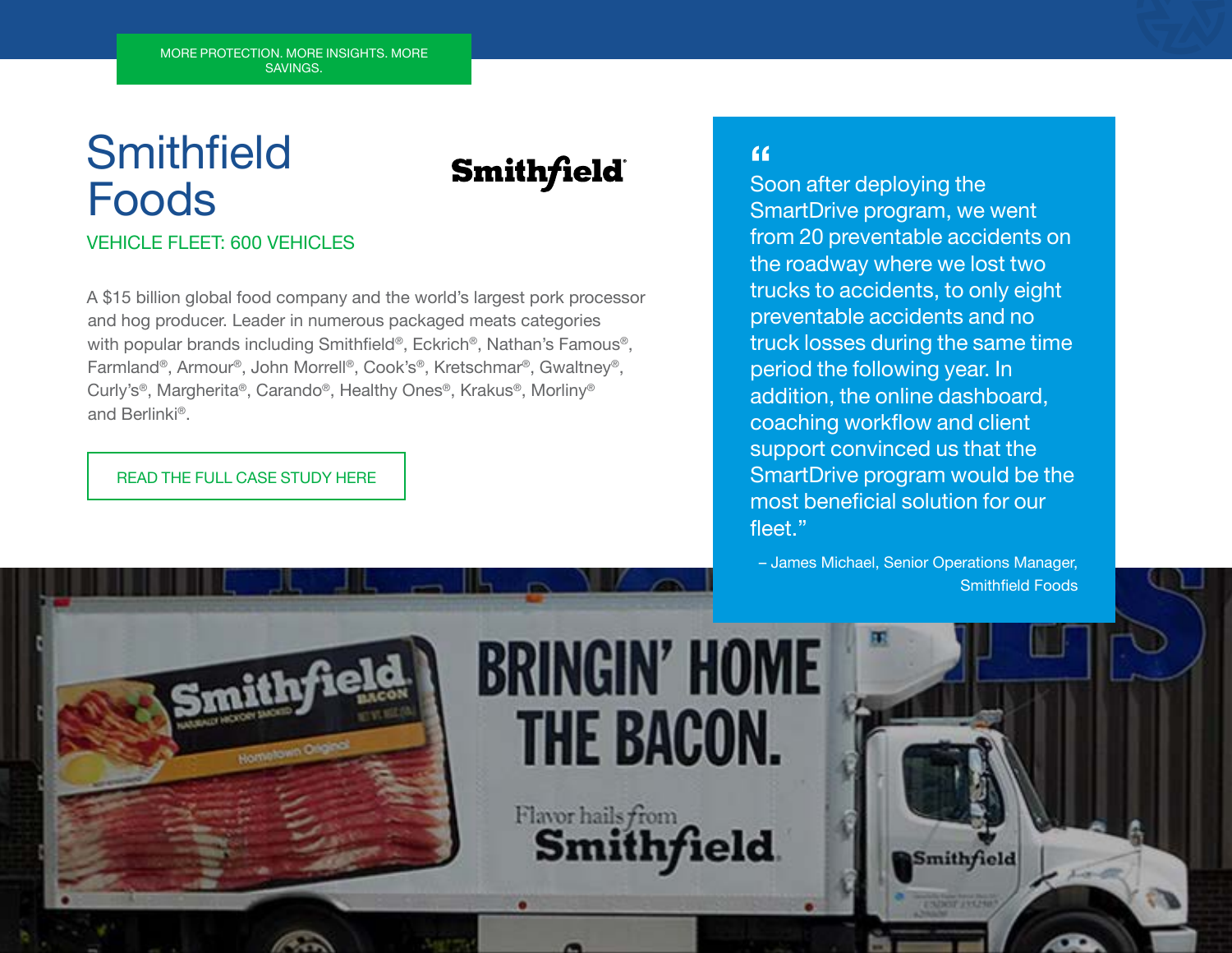## Virginia Eagle **Distributors**

VEHICLE FLEET: 95 VEHICLES



## 71%

reduction in mobile phone usage



97%

improvement in SmartDrive Safety Score



One of the largest Anheuser-Busch beverage distributors in the country and a member of the BevCap Captive Group. Service area includes 22,000 square miles and more than 60 counties, independent cities and towns throughout Virginia.

READ THE FULL CASE STUDY HERE



 $\epsilon$ 

After looking at a variety of competitive solutions, we selected the SmartDrive video analytics platform because it offers a fully managed service. It made our work simple and efficient, was easy for our service managers to incorporate into their existing management and operational environment, and SmartDrive delivered on its promise of seamless customer support."

> – Todd Hargest, Director of Safety & Transportation, Virginia Eagle **Distributors**

an an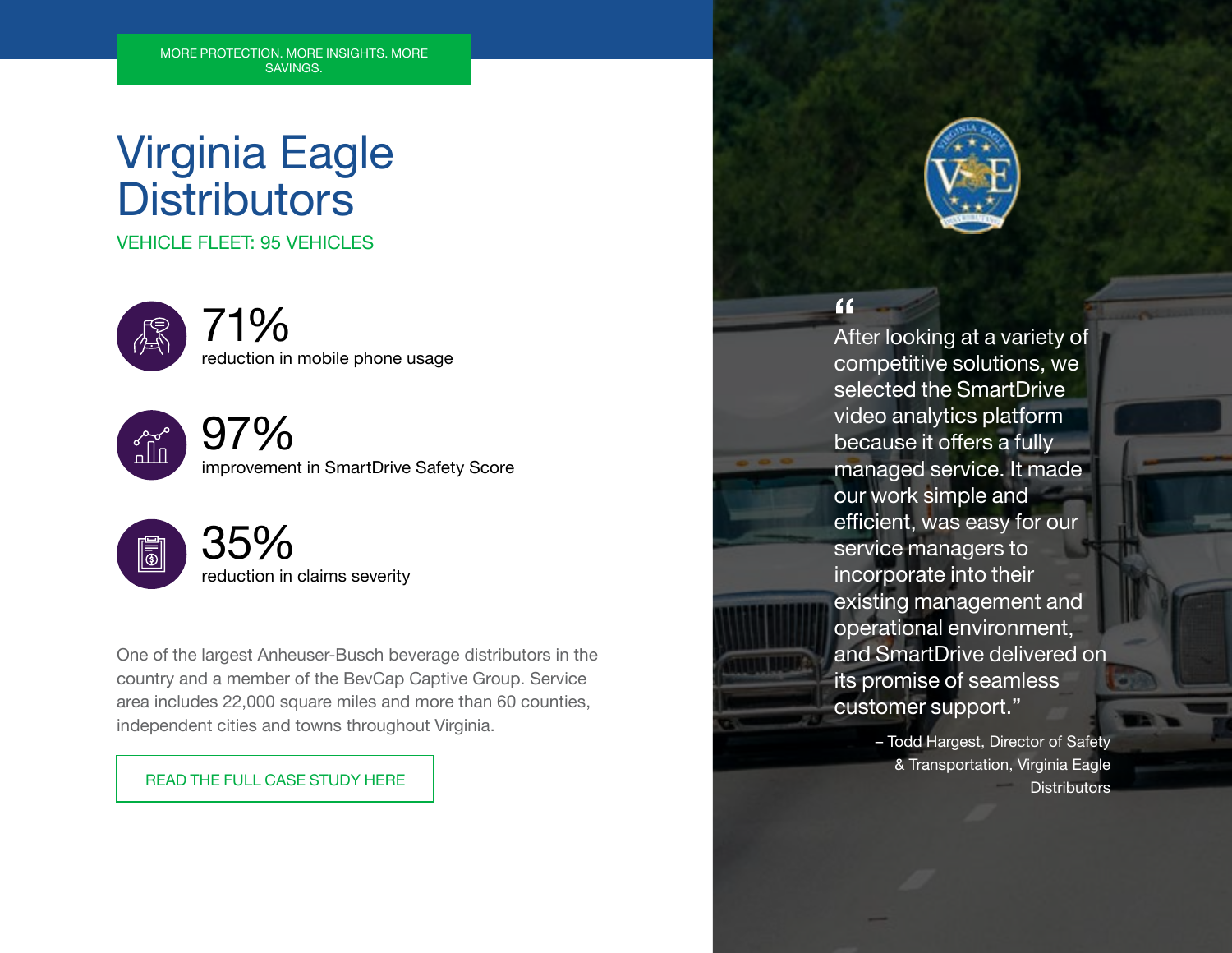

# **Conclusion**

No matter the type of vehicle – or the number of miles driven – transporting food and beverages to distribution centers and beyond can be dangerous and costly. Rather than viewed as an expense, companies now view safety as a cost-saving (and lifesaving) measure that not only protects their drivers, but also protects their bottom line.

Now, more than ever, fleets are focused on programs that measurably improve safety performance, while cost effectively managing their exposure to risk. With a video-based safety program, fleets are better able to protect drivers, lower risk and improve their bottom line – delivering an important and sustainable competitive advantage.

Learn how video-based safety can help your fleet:

## $\epsilon$

You're playing Russian roulette if you don't have cameras in your truck. Selecting SmartDrive as our videobased safety partner was an easy decision. For any claims that do occur, we're now able to quickly know what happened and speed time to resolution, eliminating time wasted on frivolous claims."

> – William Dowden, Safety Manager, Merchants Foodservice



Proudly named to Food Logistics' FL100 for seven years in a row.

### REQUEST A DEMO